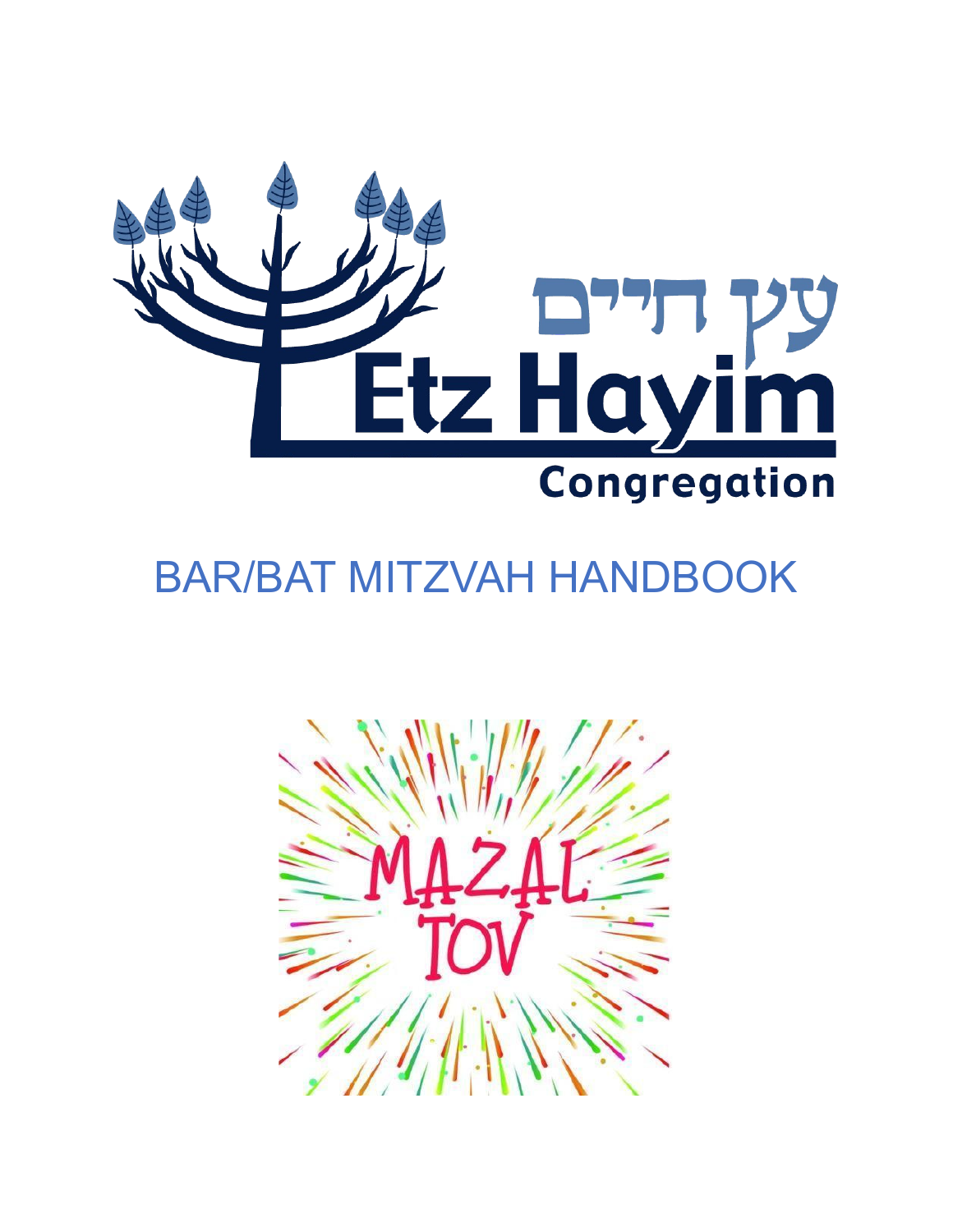# CONGREGATION ETZ HAYIM BAR/BAT MITZVAH HANDBOOK

| <b>WHAT IS A BAR/BAT MITZVAH?</b>                                                                                                                                                                                                                                                                                                              | $\mathbf{2}$                                                         |
|------------------------------------------------------------------------------------------------------------------------------------------------------------------------------------------------------------------------------------------------------------------------------------------------------------------------------------------------|----------------------------------------------------------------------|
| <b>HOW DOES IT WORK?</b>                                                                                                                                                                                                                                                                                                                       | 3                                                                    |
| <b>EDUCATION REQUIREMENTS FOR A BAR/BAT MITZVAH AT CONGREGATION</b><br><b>ETZ HAYIM</b>                                                                                                                                                                                                                                                        | $\boldsymbol{4}$                                                     |
| <b>BAR/BAT MITZVAH STANDARDS</b>                                                                                                                                                                                                                                                                                                               | 5                                                                    |
| <b>PRACTICING MITZVOT</b>                                                                                                                                                                                                                                                                                                                      | $\overline{7}$                                                       |
| <b>HONORS</b>                                                                                                                                                                                                                                                                                                                                  | 8                                                                    |
| <b>RELIGIOUS PRACTICES AND CEH GUIDELINES</b><br><b>RELIGIOUS ARTICLES</b><br>SHEHECHEYANU PRAYER<br><b>SHARING THE SIMCHA</b><br><b>INVITATIONS</b><br><b>CANDY</b><br><b>PROGRAMS</b><br><b>CELEBRATIONS</b><br><b>DELIVERIES</b><br><b>FOOD AND LIQUOR</b><br><b>PHOTOGRAPHS</b><br>MOBILE PHONES AND ELECTRONIC DEVICES<br><b>SECURITY</b> | 9<br>9<br>9<br>9<br>9<br>9<br>10<br>10<br>10<br>10<br>10<br>10<br>10 |
| <b>FINANCIAL MATTERS</b><br><b>BAR OR BAT MITZVAH FEES</b>                                                                                                                                                                                                                                                                                     | 11<br>11                                                             |
| <b>SHABBAT ACCOMMODATIONS FOR GUESTS</b>                                                                                                                                                                                                                                                                                                       | 11                                                                   |
| <b>BAR/BAT MITZVAH TIMELINE</b>                                                                                                                                                                                                                                                                                                                | 12                                                                   |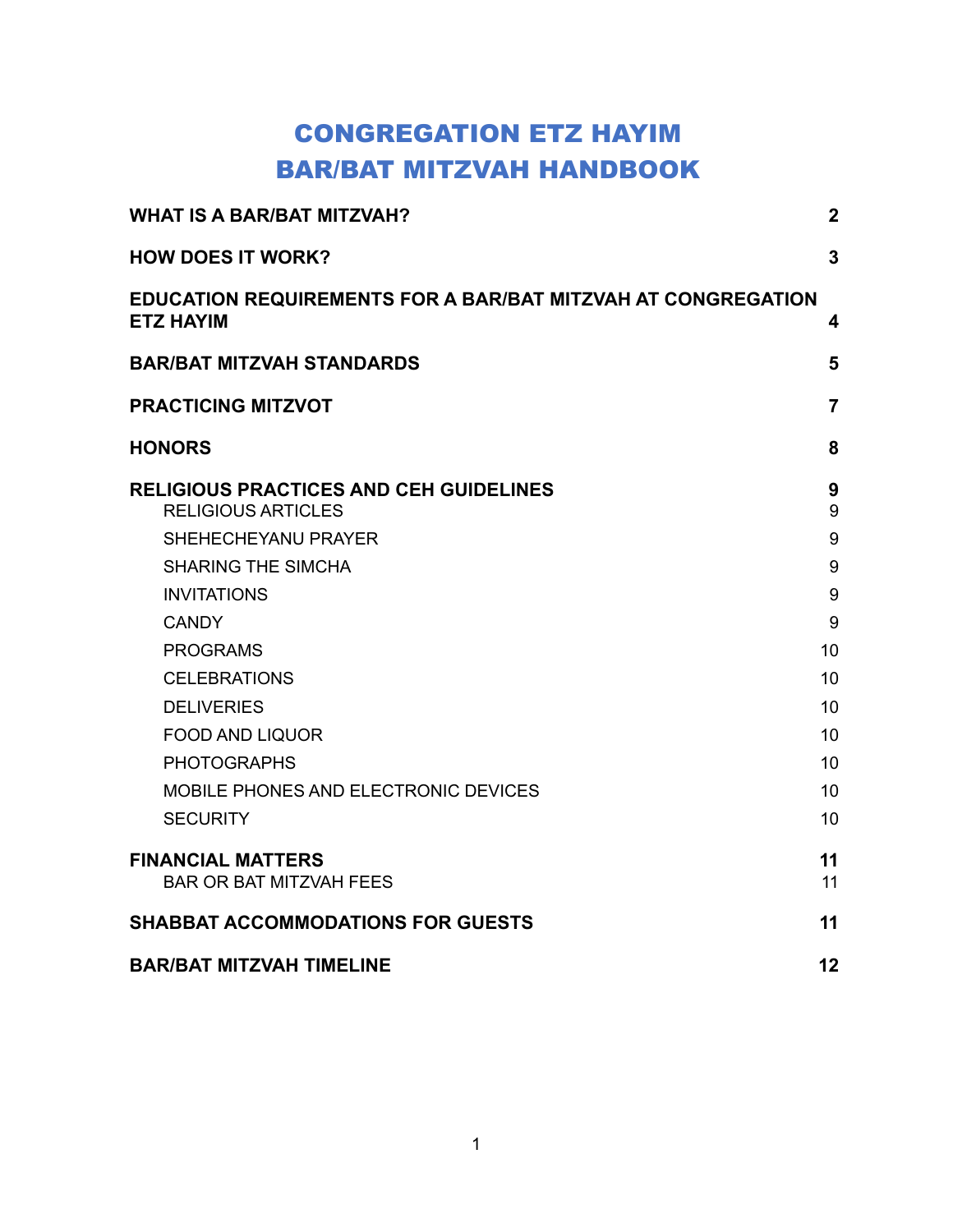# WHAT IS A BAR/BAT MITZVAH?

<span id="page-2-0"></span>When a child turns 13 years old, he/she becomes a Bar Mitzvah (masculine) or a Bat Mitzvah (feminine). Becoming a Bar/Bat Mitzvah means that the child is considered a Jewish adult and becomes a member of the Jewish community in his/her own accord. It means that the child acquires responsibility for his/her Jewish identity and practice. The child is presented with both the opportunity to grow spiritually and the responsibility to work towards a better world for all. The Bar/Bat Mitzvah ceremony is the ritual for this significant transition.

A Bar/Bat Mitzvah is fully responsible for keeping the Mitzvot (commandments) outlined in the Torah and interpreted by our rabbis including ritual and social mitzvot. Among the rights acquired, he/she can now lead prayer services and be counted for the quorum of ten Jewish adults that is sometimes required. He/she is responsible for giving Tzedakah, taking care of the most vulnerable in our society, and continuously working for justice and harmony.

Because Hebrew is a gendered language, the traditional terms for the ceremony are Bar Mitzvah for male-identifying individuals and Bat Mitzvah for female-identifying individuals. For those who do not identify with binary terms there are many other options. We are happy to work with you and your family to find the option that best matches your child's identity and this moment of transition. This handbook uses the phrase "Bar/Bat Mitzvah" as inclusive of all children. CEH is an egalitarian and inclusive congregation. Children of all gender identifications may fully participate in the service and traditions of the ceremony.

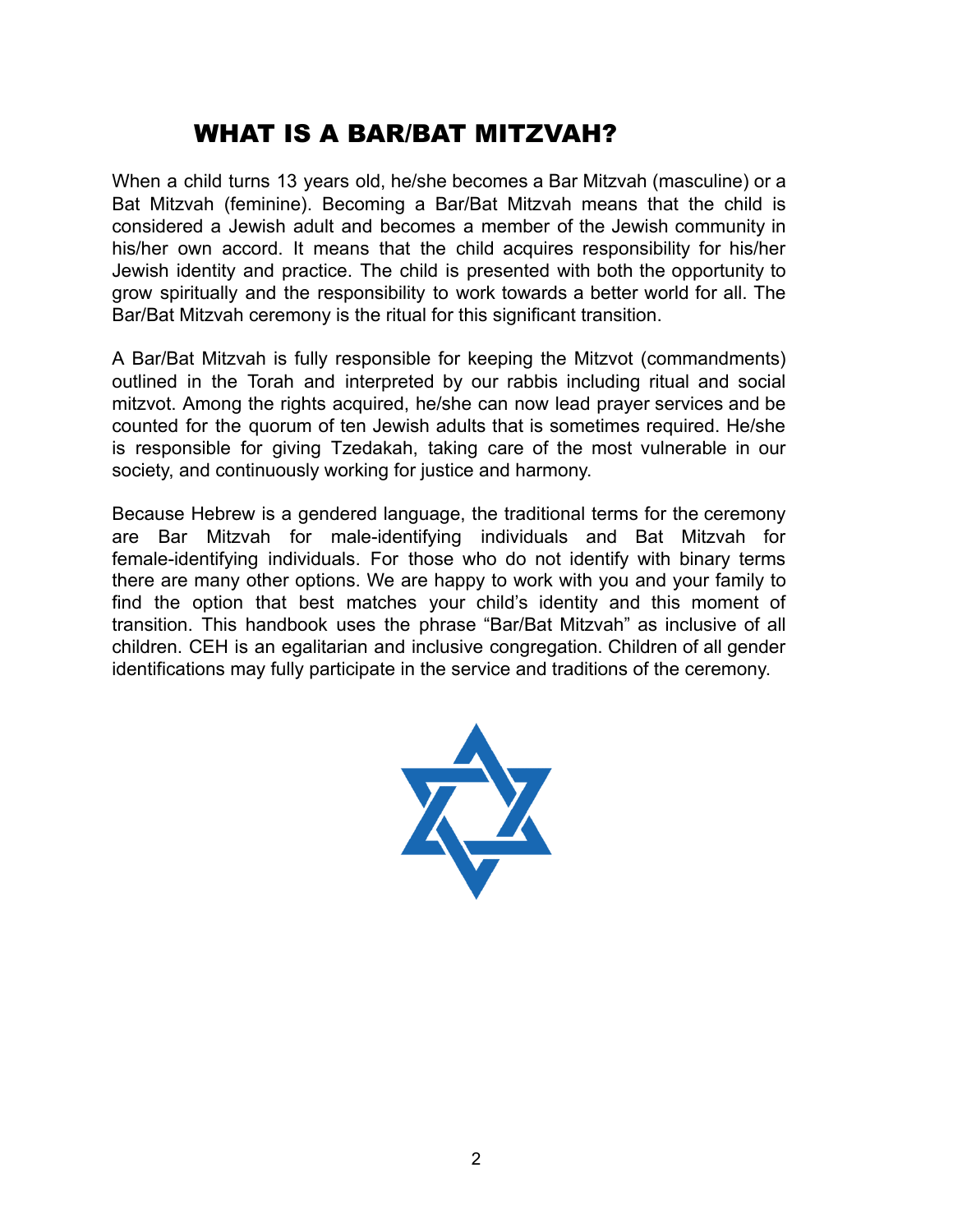# HOW DOES IT WORK?

<span id="page-3-0"></span>You came to the right place!

In this handbook you will find a lot of valuable information. Here is a snapshot of the entire process. You'll find more details in the upcoming pages.

Preparing to become a Bar/Bat Mitzvah requires a substantial amount of time and effort by the child and by the parents. Although the child will work on Hebrew, Trope (chanting), and prayers in Religious School, much of the B'nai Mitzvah preparation takes place outside of Religious School hours. Individual tutoring begins up to a year in advance of the assigned date but more often 8-9 months in advance. Children will work with their tutors to learn the religious service (prayers), Torah, and possibly Haftarah readings. Children receive a minimum of 20 hours of private tutoring. The tutor is assigned by the Director of Religious Education in consultation with the Rabbi.

The Rabbi meets with the Bar/Bat Mitzvah child and family several times during the year prior to the ceremony. The child will learn how to write a Dvar Torah during Religious School; the Rabbi will help with the final version and arrange for at least one service rehearsal in the sanctuary. A date for the Bar/Bat Mitzvah should be scheduled with the Rabbi at least one year to 18 months in advance.

A particularly important part of preparation is engaging in social action and learning about the Jewish responsibility of Tikkun Olam (repairing the world). This part of the process is called a "Mitzvah Project." Children will work in Religious School to identify their passions and translate them into action. Our Religious School works together with CEH's Social Action Committee to teach about this communal responsibility and to help children find ways to make a difference in the world.

This year of preparation is an excellent opportunity to reinforce your family's traditions, customs, and values which your child will acknowledge as a Bar/Bat Mitzvah. This may include the observance of kashrut, Shabbat and holidays, a Jewish bookshelf in your home library, mezzuzot on doorposts, social and civic engagement, and the possession and use of Jewish ritual items.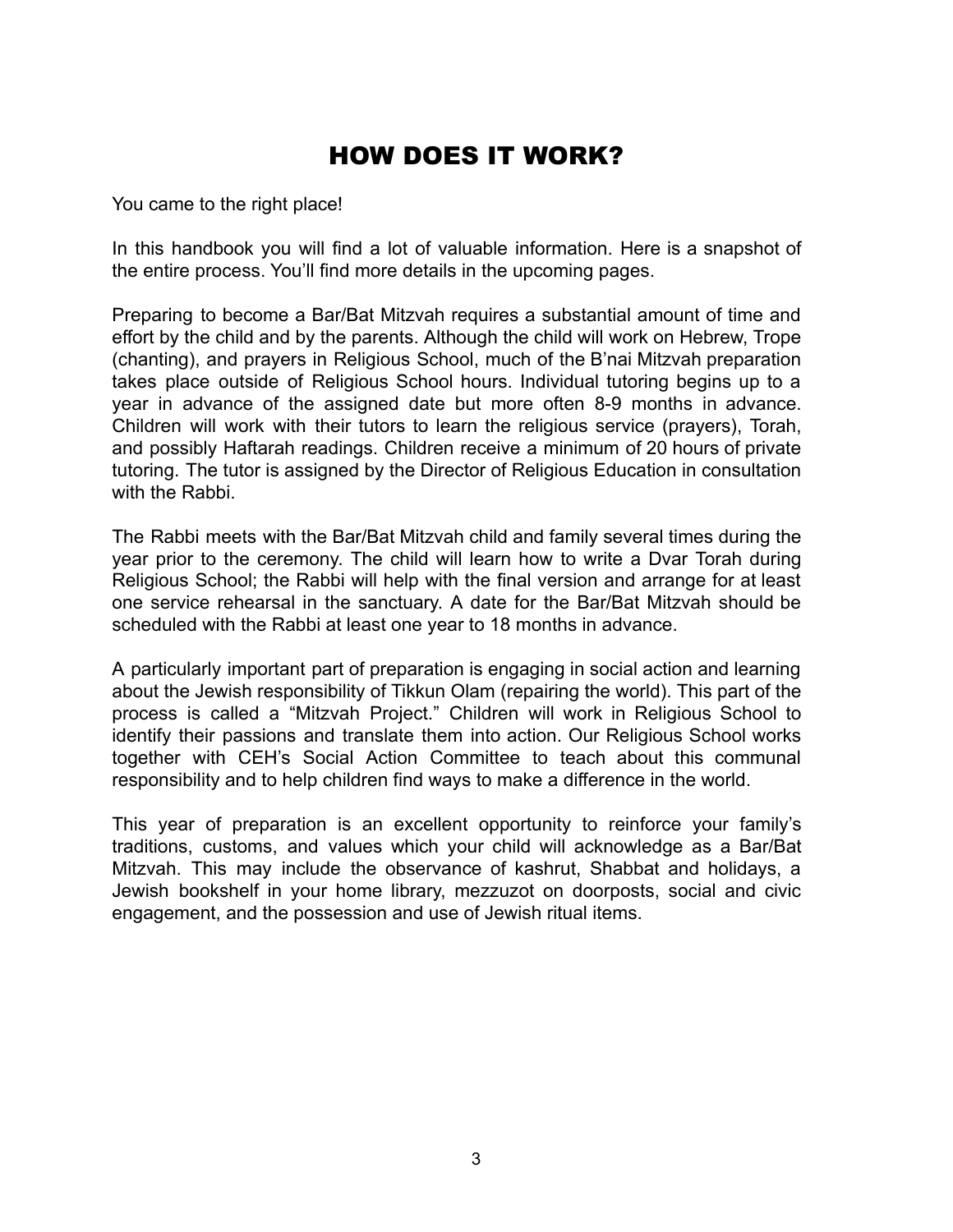# <span id="page-4-0"></span>EDUCATION REQUIREMENTS FOR A BAR/BAT MITZVAH AT CONGREGATION ETZ HAYIM

- 1. Children must be enrolled in Religious School from Grades 3-7 or have attended Jewish Day School for those grades. If a child has not met this requirement, the Rabbi and the Director of Religious Education will consider each situation individually.
- 2. We are a congregation of life-long learners. As such, the celebration of a Bar/Bat Mitzvah is not the end of your child's formal religious education but is a milestone to be celebrated. We expect our Bar/Bat Mitzvah children to continue their education throughout their lives, through the  $8<sup>th</sup>$  &  $9<sup>th</sup>$  Grade Religious School class, Madrichim program, and/or by participating in congregation and community life.
- 3. A child whose Bar/Bat Mitzvah falls from September to May of Kitah Zayin (Grade 7) is expected to finish the Religious School year.
- 4. At the onset of training, children should obtain:
	- Tallit
	- Tefillin
	- Kippah
	- Siddur (provided by CEH)

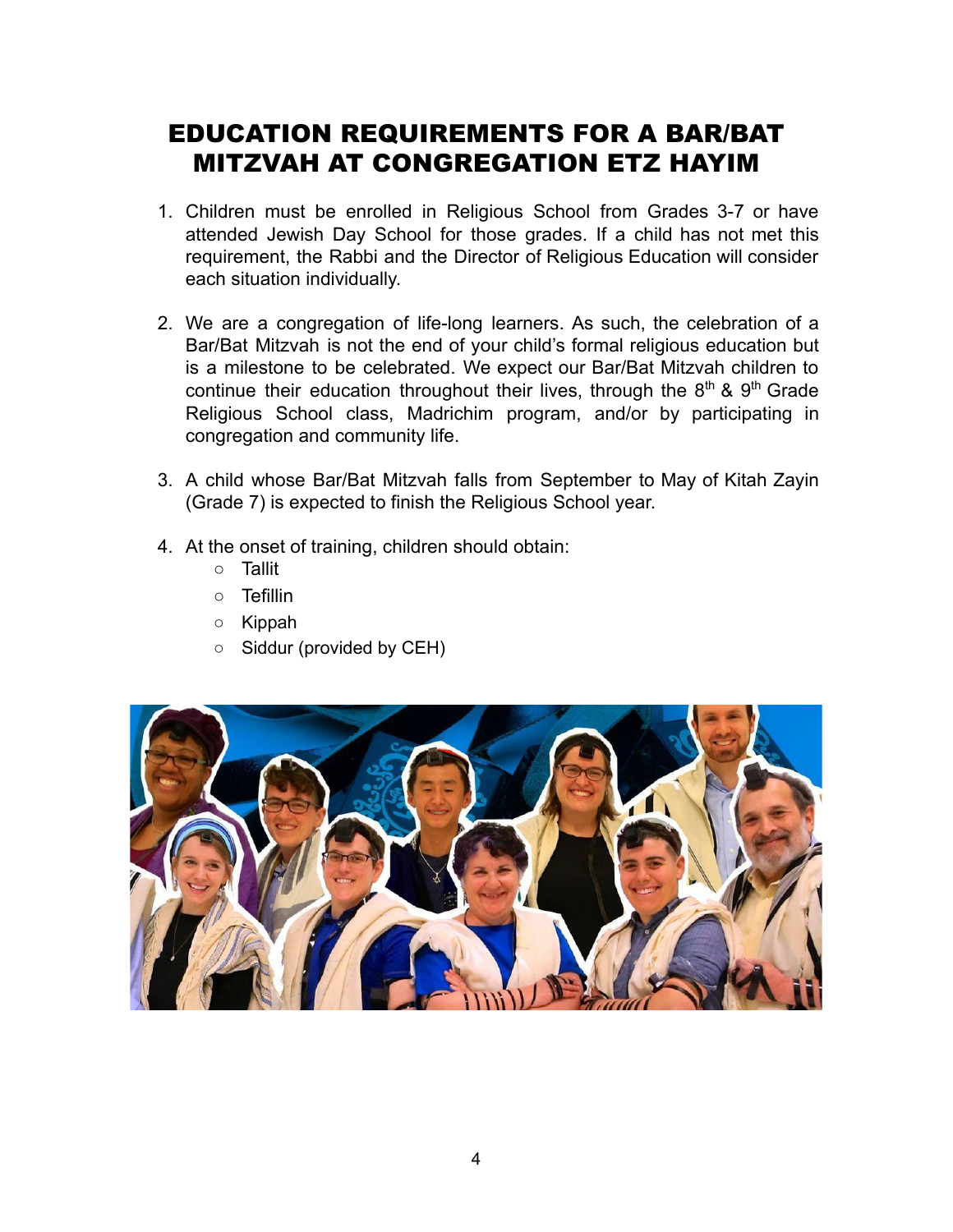# BAR/BAT MITZVAH STANDARDS

<span id="page-5-0"></span>Our goal at CEH is to create a meaningful experience for children and their families. We want them to develop skills that support them on their Jewish journey including the ability to confidently read Hebrew.

We are reframing our language about standards. We do not want to focus on minimum standards; instead, we want to focus on what is meaningful to the child and family.

To create a meaningful Jewish experience, our children should be able to:

- 1. Demonstrate acceptable Hebrew reading ability (as determined by the Rabbi and the Director of Religious Education).
- 2. Be familiar with the Kabbalat Shabbat and morning Shabbat services.
- 3. Be able to chant his/her parashah (Torah portion) and possibly Haftarah.
- 4. Know the purpose of and how to put on tallit and tefillin.
- 5. Write a Dvar Torah based on either the appropriate Torah portion, Haftarah, or other appropriate subject. Children will practice this skill during Religious School. A Dvar Torah is a meaningful lesson delivered during the service. Completion of a Mitzvah Project (see next page).

To accomplish the learning process outlined here, we expect the child and parents to attend Shabbat morning services once per month starting two years before the ceremony (usually during Kitah Hey or Vav  $-5<sup>th</sup>$  or 6<sup>th</sup> Grade) and twice per month during the year before the ceremony (usually during Kitah Vav or Kitah Zayin –  $6<sup>th</sup>$  or  $7<sup>th</sup>$  Grade). If a child wishes to lead the Kabbalat Shabbat service, the same standard applies for Friday night. The family is expected to attend Shabbat services on the Friday night of the Bar/Bat Mitzvah weekend. Families are encouraged to attend the Thursday minyan service that same week. This allows the child to read Torah before a small group of congregants and photography is permitted (after the service).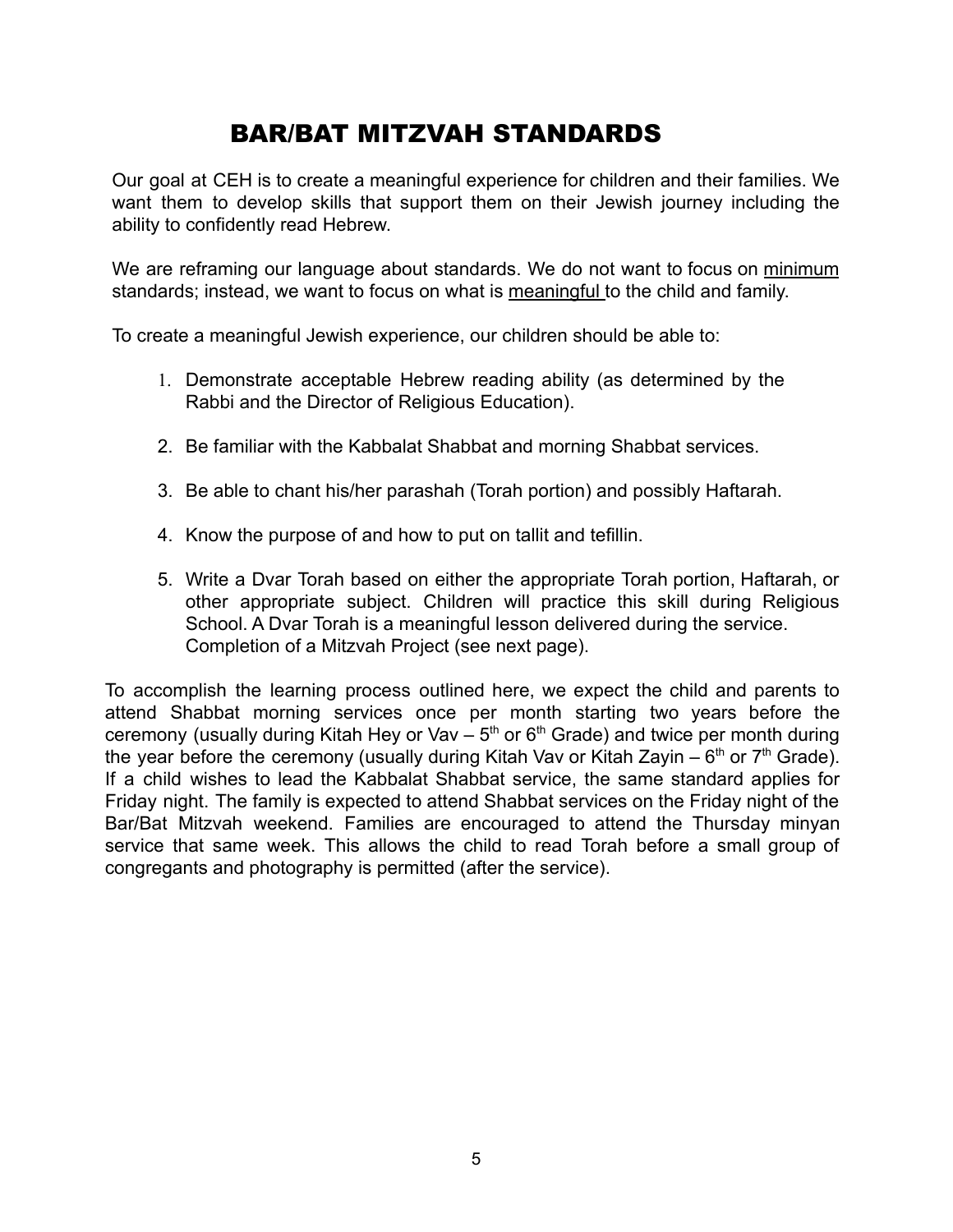Positive parental support is a key element for successful achievement of the child's goals. In the two years before the Bar/Bat Mitzvah ceremony, we expect the child to practice Hebrew at home weekly. It is impossible to learn Trope and the prayers by just attending Religious School. We will provide all the materials needed to learn these skills but success rests on home practice. We encourage 15 minutes of study per day (with Shabbat off, of course!).

Here are the elements of the Bar/Bat Mitzvah ceremony we will prioritize in their learning. Based on the principle of making this a meaningful experience, this is not a set of minimum requirements but a guide that will be adjusted to each child depending on his/her passions, abilities, and family preferences.

- Torah reading
- Shabbat morning Shacharit service
- Torah service
- Shabbat morning Musaf
- Haftarah

From Rav Natan about Haftarah: *When I think about our responsibility to teach our children meaningful skills that they can take with them after their Bar/Bat Mitzvah, I think of skills that can help them develop their spirituality, their participation in communal services and the ability to pray on their own. With this rationale in mind, we are focusing our learning on the religious service and the Torah reading, instead of Haftarah. Don't get me wrong, I love the Haftarah and I look forward to everyone learning it. At the same time, learning the Haftarah takes time that we need to help your child learn more about the religious service. If it is important to you and your family that your child reads the Haftarah, we will work together to make this happen and to be a meaningful experience as well.*

Your child can also lead more of the service if motivated to do so. The child's siblings also are encouraged to have a part in the service. That part is determined based on the sibling's knowledge, age, and ability. Your family may have customs or traditions that you would like to incorporate into the celebrations. Please discuss these elements with the Rabbi.

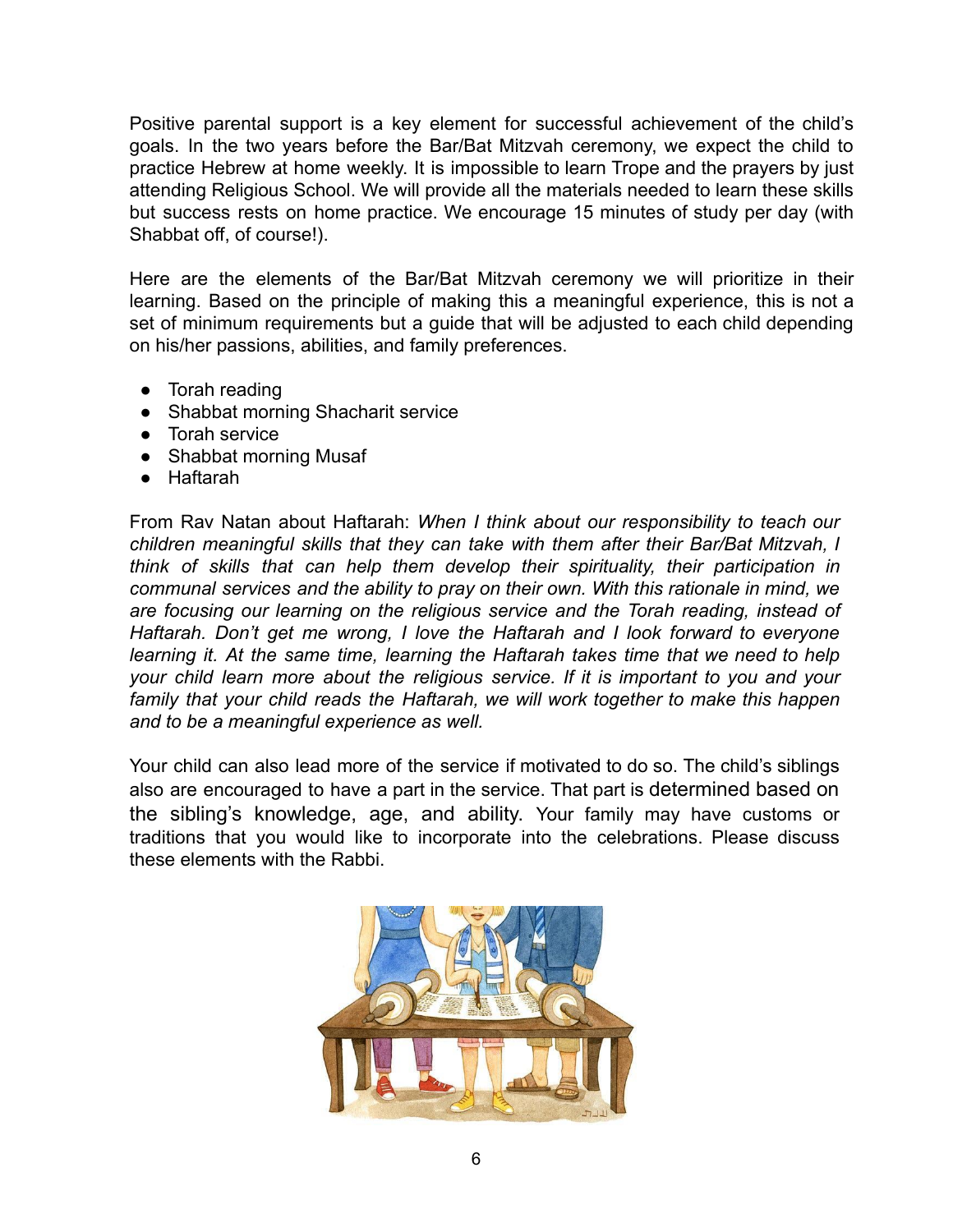# PRACTICING MITZVOT

<span id="page-7-0"></span>Each child should complete a Mitzvah Project during Bar/Bat Mitzvah preparation. Suggestions for projects can be found in the books Mitzvah Magic by Danny Siegel and Putting God on the Guest List by Rabbi Jeffrey Salkin, or by speaking with the Rabbi or Director of Religious Education. We encourage hands-on work by your child. Examples of past projects include repairing bikes to be donated to Project Phoenix, volunteering in the Asperger's program at HB Woodlawn, and landscaping around the CEH building to beautify our premises. If you are collecting goods for donation, please coordinate with CEH Office staff.

In the same way that many families become more connected to Jewish ritual (mitzvot bein adam laMakom – between a person and God) in this phase of their lives, we encourage families to engage in civic and social action (mitzvot bein adam lechavero – between a person and their fellow) as well.

Many families donate to Congregation Etz Hayim in honor of their children reaching religious maturity, and on behalf of their guests who will receive honors. It is our hope that you will decide together as a family how to allocate tzedakah in honor of this occasion. If you want to know more about how you can make an impact at CEH with your donation, please reach out to the CEH Office.

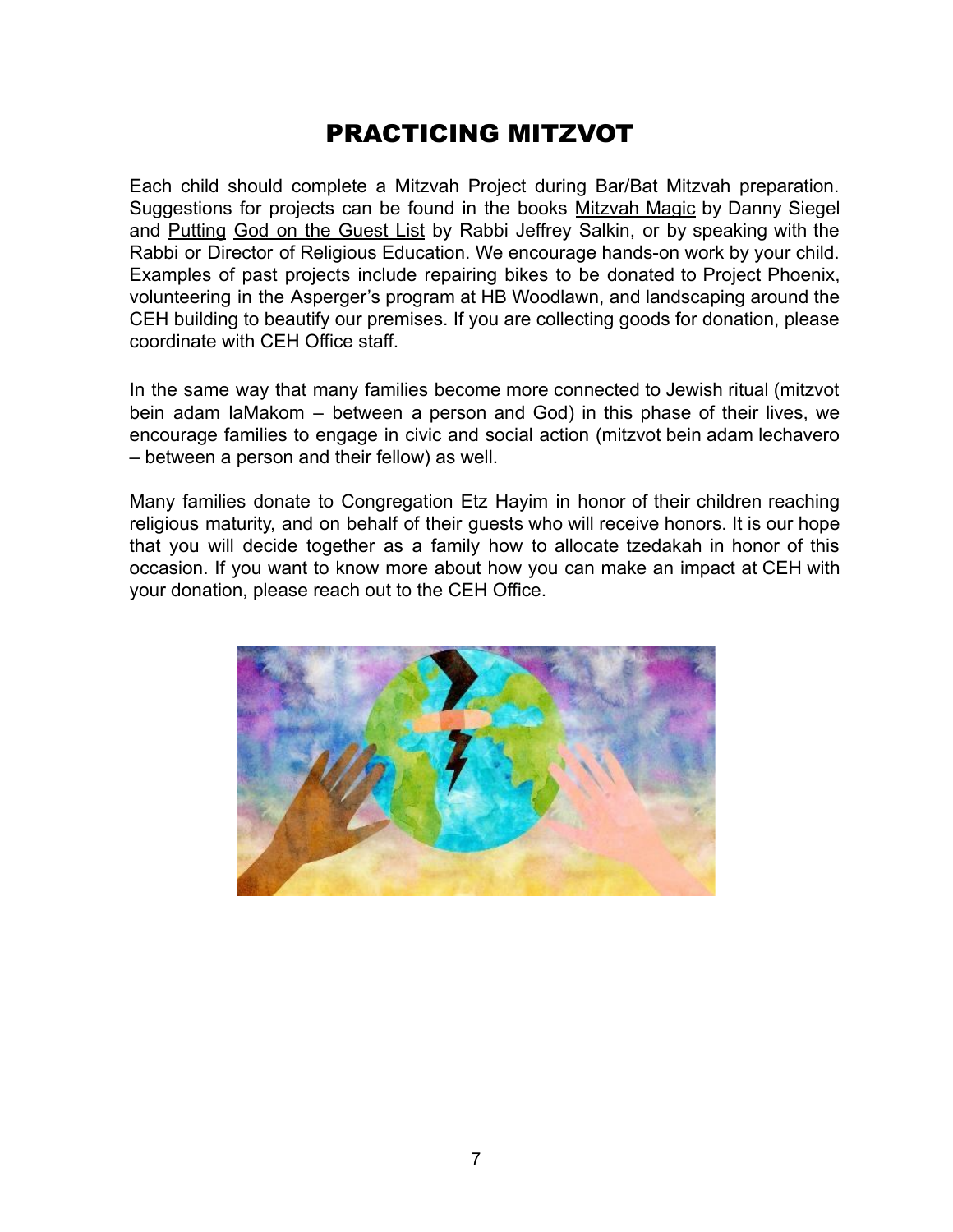# **HONORS**

<span id="page-8-0"></span>A Bar/Bat Mitzvah is a wonderful opportunity to honor family members or friends during the service. The Rabbi will reach out to your family to coordinate the honors. Some examples:

- Opening and closing of the Ark during the Torah Service
- Up to four aliyot (reciting Torah blessings in Hebrew). Grandparents, aunts, and uncles may have joint aliyot.
- Dressing the Torah
- English readings

All honors other than English readings can only be assigned to Jewish people. Most English readings can be assigned to persons of any faith. Younger sibling(s) can lead some prayers. Please discuss which reading(s) and prayers would be appropriate with the Rabbi.

Family members are encouraged to read Torah as a part of the celebration. Readings must be prepared two weeks prior to the celebration; the family must schedule time with the Rabbi to read from the Torah and show proficiency. Readers must be able to read directly from the Torah scroll. The Rabbi can provide PDF copies and recordings and work individually with each reader.

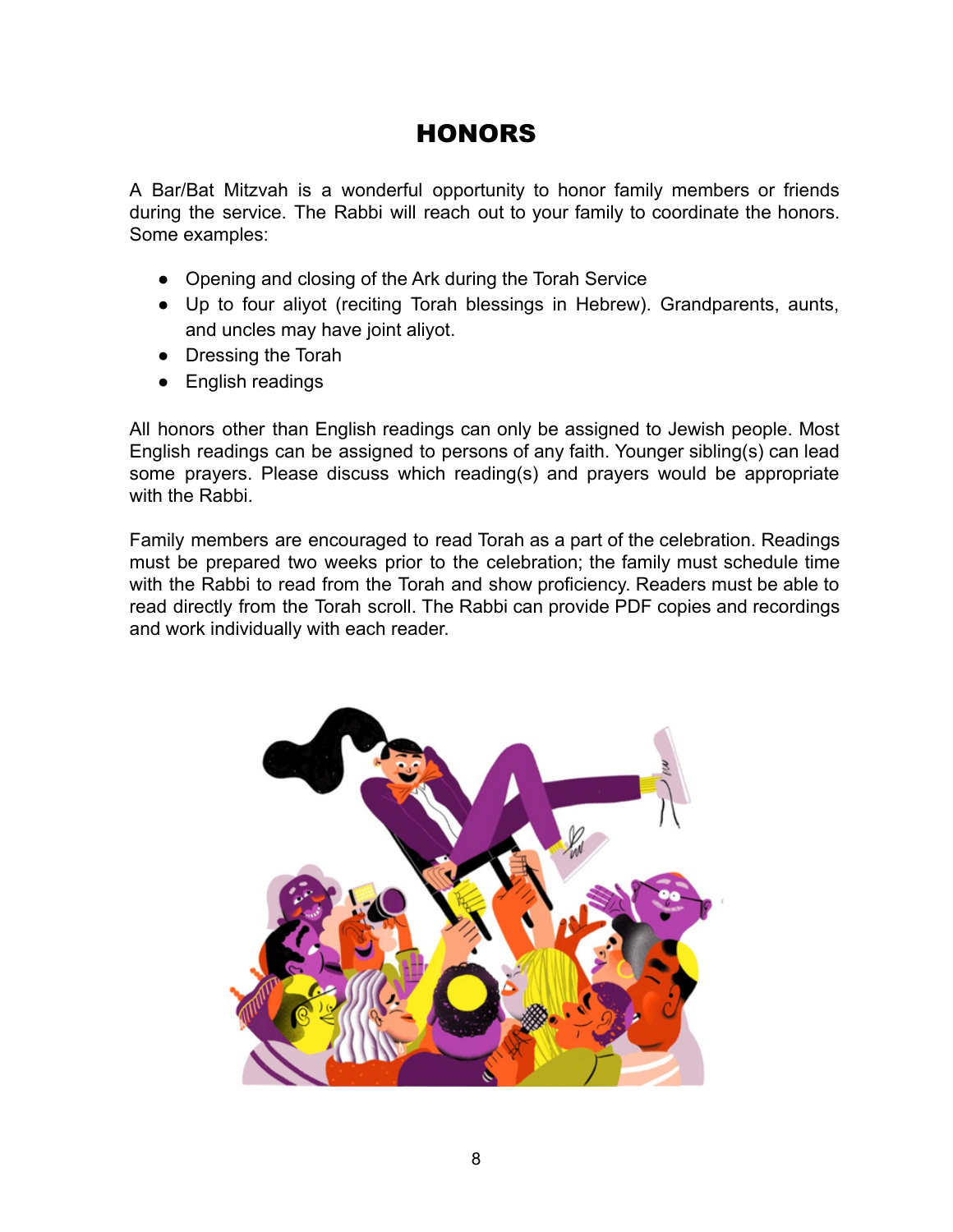# <span id="page-9-0"></span>RELIGIOUS PRACTICES AND CEH GUIDELINES

### <span id="page-9-1"></span>**RELIGIOUS ARTICLES**

We encourage everyone at the service to wear a kippah although only males are required to. We also encourage all Jewish adults to wear a tallit.

### <span id="page-9-2"></span>**SHEHECHEYANU PRAYER**

Parents of the Bar/Bat Mitzvah will recite the Shehecheyanu blessing. This blessing celebrates the passage of time and the arrival at this wonderful occasion. Parents are also encouraged to write a short personal blessing (statement) for their child.

### <span id="page-9-3"></span>**SHARING THE SIMCHA**

As a Bar/Bat Mitzvah, your child participates for the first time as a Jewish adult in an established, traditional service, which may be on Shabbat morning. If this is the case, other smachot – happy occasions (i.e., baby naming, aufruf, etc.) may also take place. These smachot enhance the service and give the opportunity for members and friends to share in joyous occasions as a community.

#### <span id="page-9-4"></span>**INVITATIONS**

Families are required to personally invite all the children in their child's Religious School class to the service and all of the celebratory events.

Because our community wants to celebrate with you, please send a written or electronic invitation to the CEH Board, the Rabbi, the Director of Religious Education, your child's Religious School teachers and tutor, as well as anyone who assists in leading the Bar/Bat Mitzvah service. Contact the Office for a list of current Board Members. This invitation should be for the service and kiddush lunch. Invitations to other celebratory events are at the discretion of the family.

Everyone attending the Shabbat morning service is invited to the kiddush lunch. When it is safe to serve food in the building, this Handbook will explain the procedure for doing so. The Bar/Bat Mitzvah ceremony will be announced in a congregational email.

#### <span id="page-9-5"></span>**CANDY**

The candy provided by CEH are Sunkist gems.

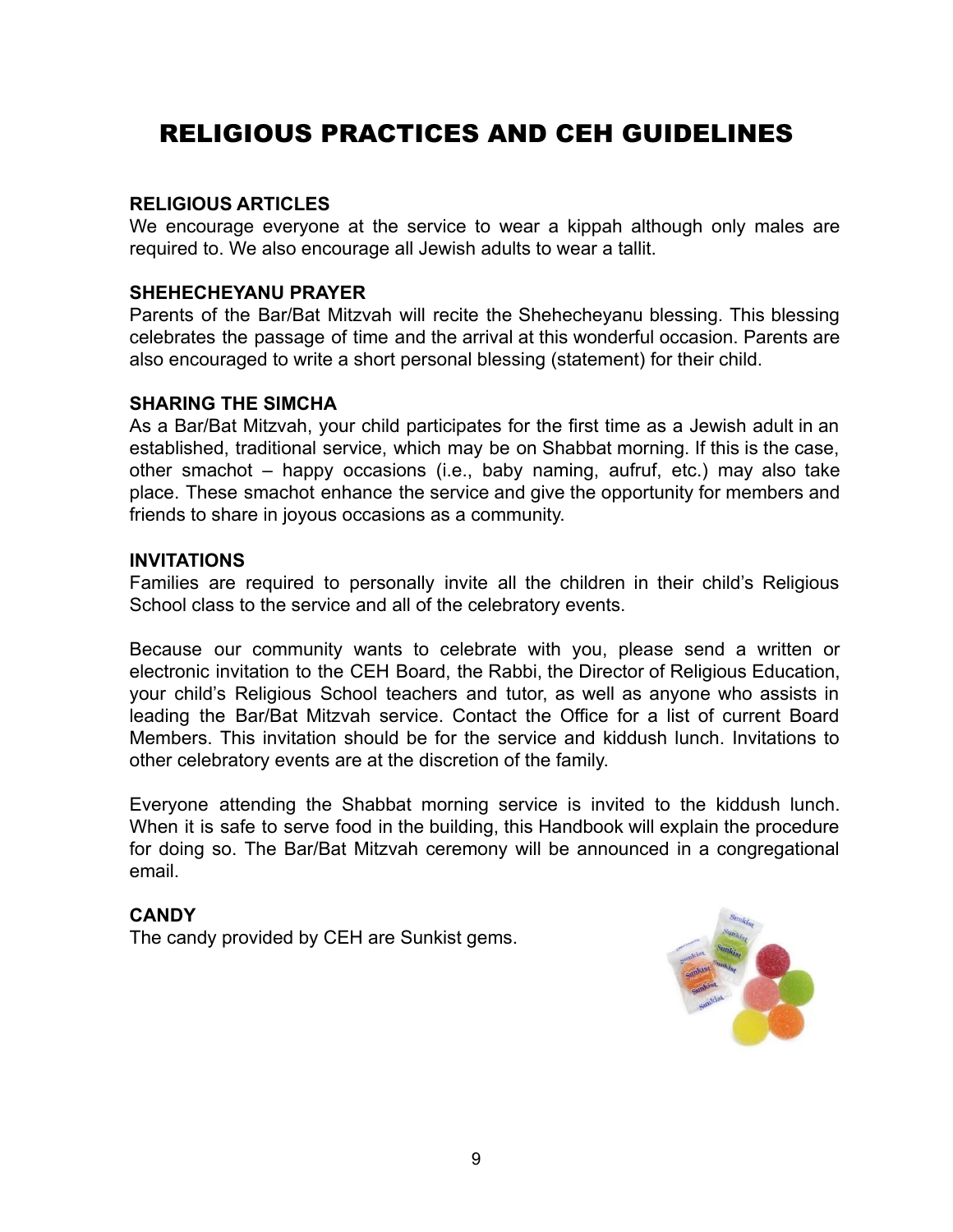### <span id="page-10-0"></span>**PROGRAMS**

Many families choose to provide programs to explain the services and list the honors on the day of the simcha. CEH will provide a template and language for the program. If you'd like to make any changes, please do so in consultation with the Rabbi. CEH will make up to 50 copies of the basic program for your ceremony.

### <span id="page-10-1"></span>**CELEBRATIONS**

We strongly encourage hosting the celebration party after the Bar/Bat Mitzvah in a kosher facility and/or with kosher food and drinks. The Rabbi, our Office Staff and parents who just celebrated their child's Bar/Bat Mitzvah can suggest facilities and vendors.

### <span id="page-10-2"></span>**DELIVERIES**

All deliveries to CEH must be made by 4:00 PM on Friday afternoon for Shabbat or by 4:00 PM on the day before a Yom Tov. A designated person will be available to check the Kashrut of all items delivered to the kitchen. **Nothing is allowed into the kitchen without supervision**.

### <span id="page-10-3"></span>**FOOD AND LIQUOR**

Food brought into Congregation Etz Hayim must be kosher. Our current policy is that all cheese and wine are considered kosher. As a courtesy, we ask that if you are providing wine that is not hechshered (i.e., does not have a Kosher symbol), please provide a kosher wine option for people who would prefer it. If your *simcha* is during Passover, everything must be marked Kosher for Passover.

#### <span id="page-10-4"></span>**PHOTOGRAPHS**

Photographs and Recording are prohibited on Shabbat and Yom Tov. Arrangements for photographs in the Sanctuary should be made for the week immediately preceding or after the Bar/Bat Mitzvah.

### <span id="page-10-5"></span>**MOBILE PHONES AND ELECTRONIC DEVICES**

The use of mobile phones and other electronic devices is prohibited in the synagogue on Shabbat and Yom Tov.

#### <span id="page-10-6"></span>**SECURITY**

Security of our congregants, staff and guests is the highest priority for CEH. Our doors are kept locked at all times and visitors will be admitted by an usher. Your guests may be asked the purpose of their visit. There are additional security measures in place to keep our community safe. Questions about security should be directed to the Rabbi or Facilities Manager.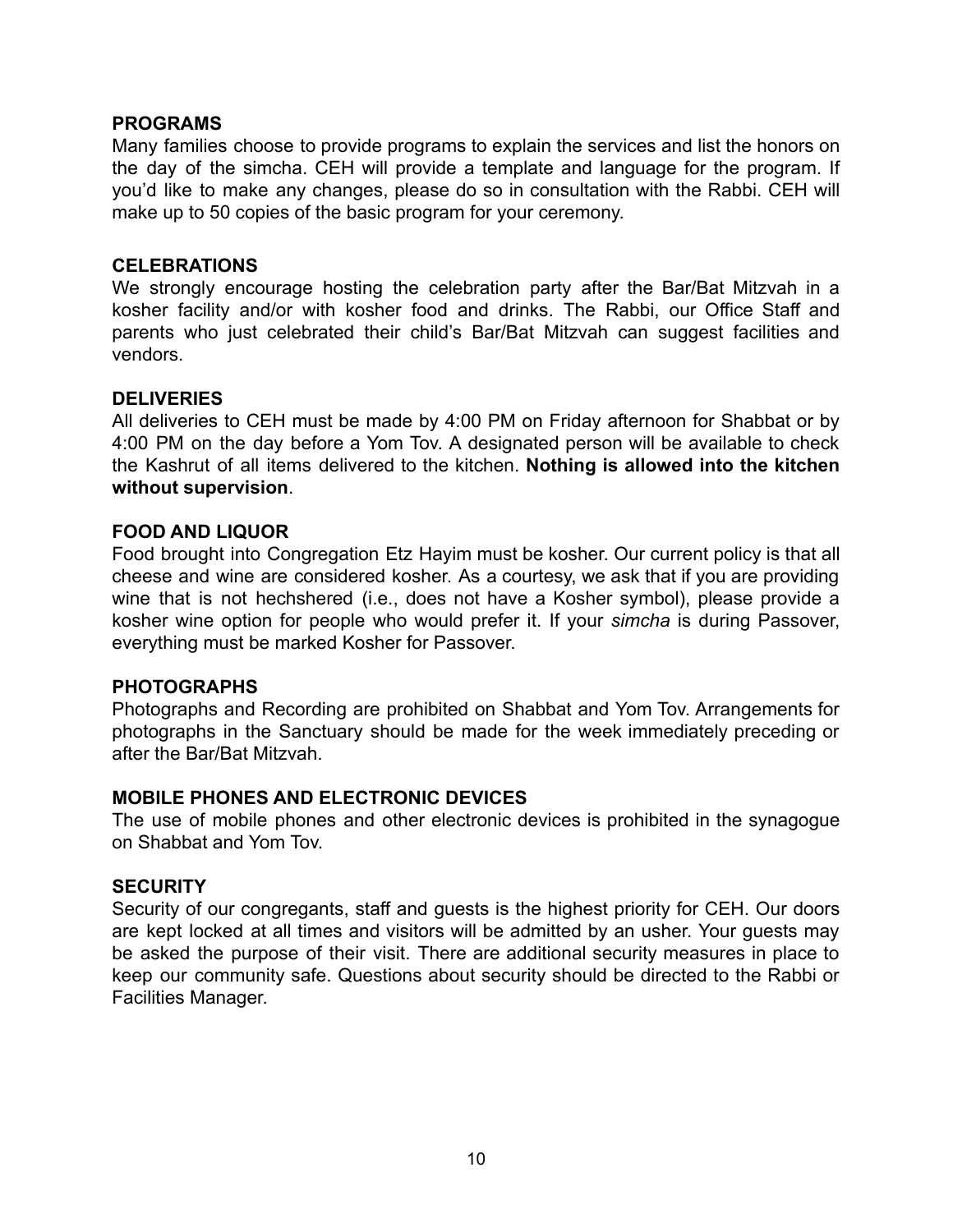# FINANCIAL MATTERS

### <span id="page-11-0"></span>**GENERAL**

- The Bar/Bat Mitzvah family must be a member of Congregation Etz Hayim. All synagogue obligations (dues, tuition, Building Fund Assessment, etc.) must be current. A member who is not in good standing (more than 60 days in arrears) will be contacted at 6 months and again at 3 months prior to the Bar/Bat Mitzvah to allow the family to attain good standing or to make special arrangements. If special arrangements are requested, they must be in place at least four months before the simcha date.
- All Bar/Bat Mitzvah fees must be paid in full no later than the week before the service.
- The host family is responsible for any damages to the synagogue or its facilities by any of their guests or agents.

### <span id="page-11-1"></span>**BAR OR BAT MITZVAH FEES**

- The Bar/Bat Mitzvah fee of \$1000 is billed to members in the fall of the school year of the child's Bar/Bat Mitzvah. It includes books and materials, tutoring, and the simcha candy.
- Please coordinate flower arrangements with the Office. CEH will order the flowers; families are responsible for payment. This is in addition to the Bar/Bat Mitzvah fee.
- <span id="page-11-2"></span>● *Family Plus* members will also be charged these fees.

# SHABBAT ACCOMMODATIONS FOR GUESTS

For guests who don't drive on Shabbat, the following hotels are the closest to the synagogue. Families may also consider using Airbnb or VRBO to find lodging in private homes ([www.airbnb.com](http://www.airbnb.com/) and [www.vrbo.com\)](http://www.vrbo.com/).

Local hotels:

- Days Inn Arlington/DC (2201 Arlington Blvd, Arlington, VA 22201) . *Note: this is the closest hotel but is low quality.*
- Days Inn Arlington/Pentagon (3030 Columbia Pike, Arlington, VA 22204). *Note: this is the second closest hotel but is low quality.*
- Residence Inn Arlington Ballston (650 N. Quincy Street, Arlington, VA 22203)
- The Westin Arlington Gateway (801 N. Glebe Road, Arlington, VA 22203)
- Hilton Arlington (950 N. Stafford Street, Arlington, VA 22203)
- Holiday Inn Arlington at Ballston (4610 Fairfax Drive, Arlington, VA 22203)
- Comfort Inn Ballston (1211 N. Glebe Road, Arlington, VA 22201)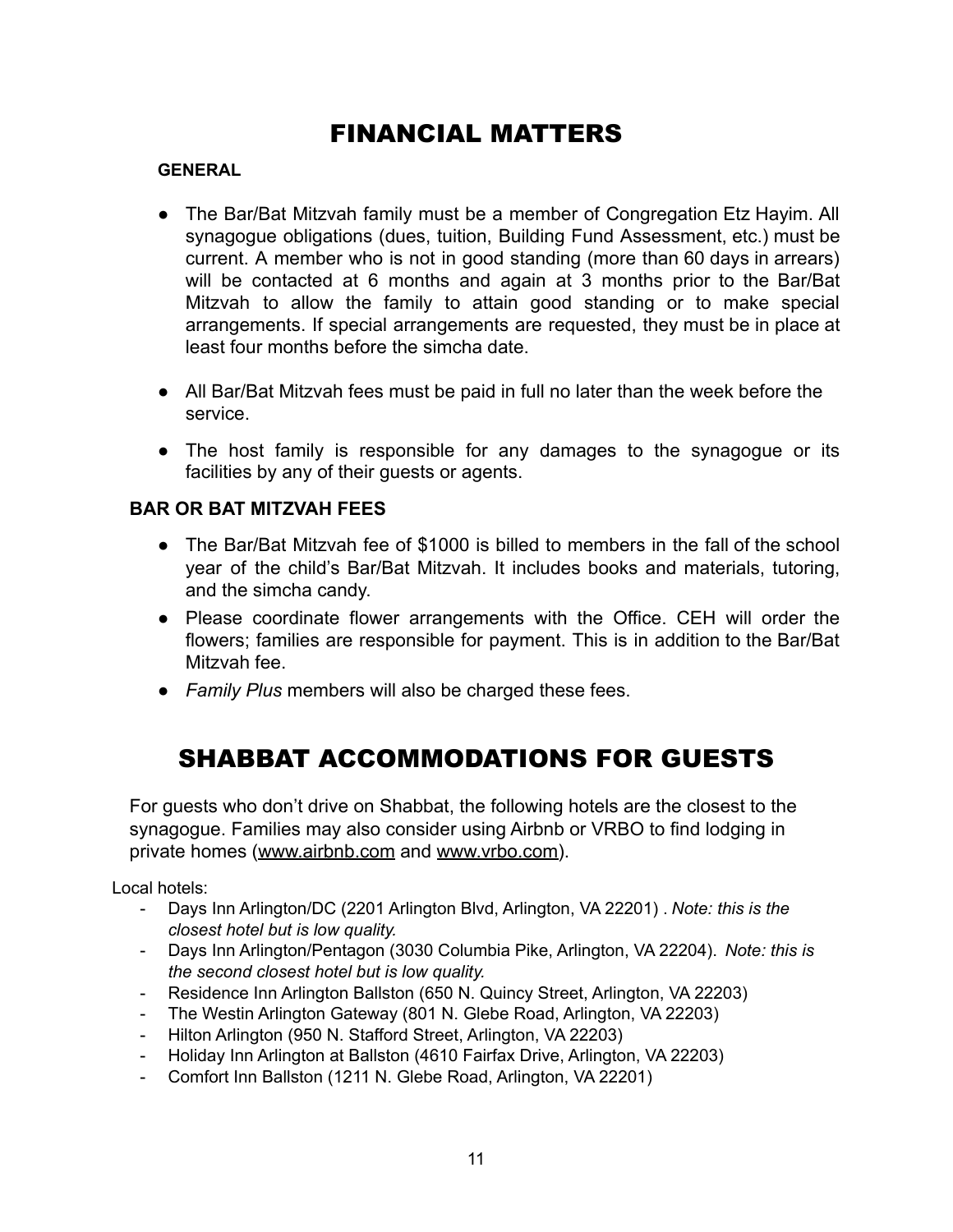# <span id="page-12-0"></span>BAR/BAT MITZVAH TIMELINE

Color Code Key:

**Professional Staff Responsibility Parent/Family Responsibility Child Responsibility** 

### **5 th Grade year:**

Send letter to parents to begin the discussion of selecting a Bar/Bat Mitzvah date.

### **Spring 5 th Grade year:**

● Parents and professional staff to determine Bar/Bat Mitzvah date.

# **Fall of 6 th Grade year:**

● Parents attend a Bar/Bat Mitzvah information meeting with the professional staff to learn about the process and timeline for preparation, education/mitzvot requirements, and resources available to families.

# **6 th Grade year:**

Child will begin to learn Trope in Wednesday school.

### **1 year prior:**

- Professional staff to assign a tutor for the child.
- Child begins weekly Bar/Bat mitzvah tutoring.
- Families attend services regularly. There is a 50% requirement of attendance for B'nai Mitzvah children and their families.
- Parents to complete the Facility Rental Application form (etzhayim.net) for celebrations other than kiddush lunch.
- Child discusses and begins working on the Mitzvah Project. All projects must be approved by the Rabbi and Religious Education Director.